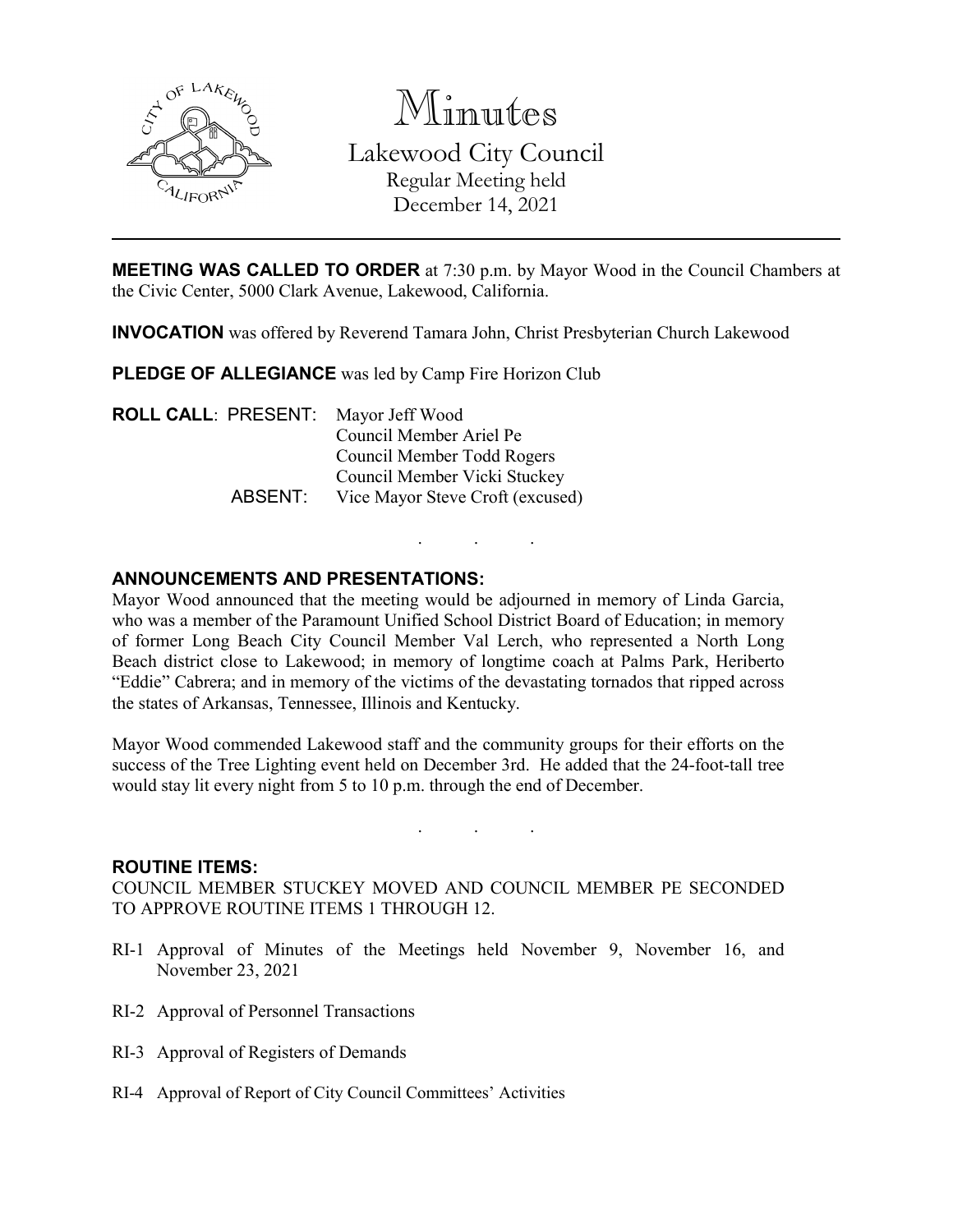City Council Minutes December 14, 2021 Page 2

#### **ROUTINE ITEMS:** - Continued

- RI-5 Approval of Monthly Report of Investment Transactions October 2021 and November 2021
- RI-6 RESOLUTION NO. 2021-64; A RESOLUTION OF THE CITY COUNCIL OF THE CITY OF LAKEWOOD EXTENDING A LOCAL EMERGENCY DUE TO THE COVID-19 VIRUS
- RI-7 Approval of Purchase of Special Event Equipment
- RI-8 Authorize Purchase of Portable Generator from Generac Power Systems
- RI-9 Approval of Substitution of Sub-contractor for Public Works Contract No. 2020-3
- RI-10 Approval of Traffic Engineering Services for Preparation of Signal Timing Charts
- RI-11 Approval of Citywide Uncontrolled Marked Crosswalks Study

RI-12 Authorize Architectural Services for Modular Office Unit - Dahlin Group

UPON ROLL CALL VOTE, THE MOTION WAS APPROVED:

AYES: COUNCIL MEMBERS: Pe, Rogers, Stuckey and Wood NAYS: COUNCIL MEMBERS: None ABSENT: COUNCIL MEMBERS: Croft

## **2.1 • RESOLUTION NO. 2021-65; APPOINTMENT TO THE RECREATION AND COMMUNITY SERVICES COMMISSION**

. . .

Council Member Stuckey stated she was honored to nominate Robert Nelson to fill the vacancy on the Recreation and Community Services Commission. She introduced Mr. Nelson who was in attendance.

RESOLUTION NO. 2021-65; A RESOLUTION OF THE CITY COUNCIL OF THE CITY OF LAKEWOOD APPOINTING ROBERT NELSON TO THE RECREATION AND COMMUNITY SERVICES COMMISSION REPLACING KIRK REAL

COUNCIL MEMBER STUCKEY MOVED AND COUNCIL MEMBER ROGERS SECONDED TO ADOPT RESOLUTION NO. 2021-65. UPON ROLL CALL VOTE, THE MOTION WAS APPROVED:

AYES: COUNCIL MEMBERS: Pe, Rogers, Stuckey and Wood NAYS: COUNCIL MEMBERS: None ABSENT: COUNCIL MEMBERS: Croft

. . .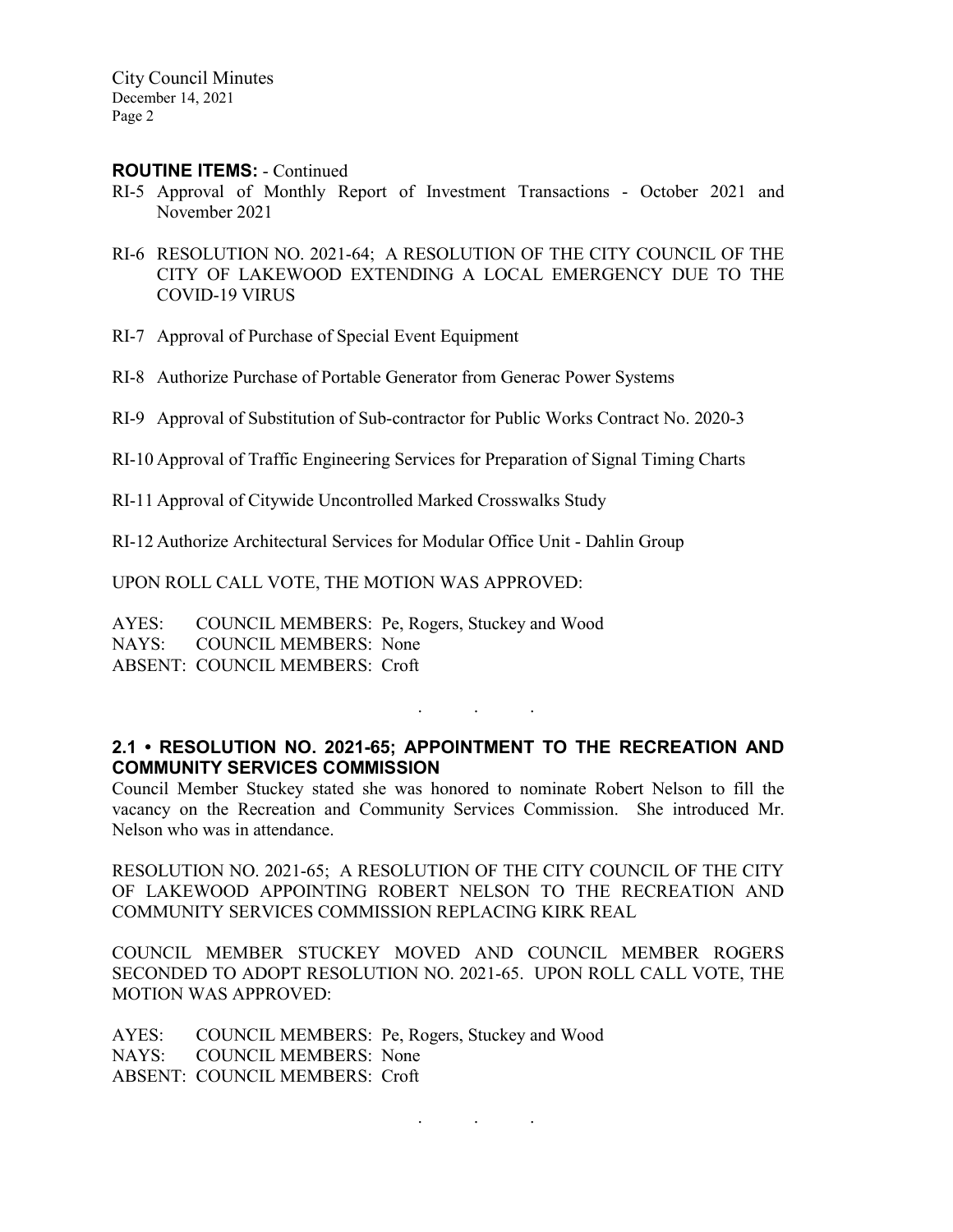# **2.2 • AUTHORIZE CALIFORNIA UNIFORM PUBLIC CONSTRUCTION COST ACCOUNTING ACT (CUPCCAA)**

Public Works Director Lisa Rapp displayed slides and made a presentation based on the report in the agenda regarding the California Uniform Construction Cost Accounting Act (CUPCCAA or Act), which allowed for simplified bidding policies and procedures saving the City time and money on smaller projects. She stated that staff recommended the City Council adopt Resolution No. 2021-66, to become subject to the California Uniform Public Construction Cost Accounting Act; introduce Ordinance No. 2021-9, and conduct the first reading to adopt the informal bidding procedures under the California Uniform Public Construction Cost Accounting Act; and increase the City Manager's contracting authority on public projects to \$60,000 or as modified by the Act in the future.

ORDINANCE NO. 2021-9; AN ORDINANCE OF THE CITY COUNCIL OF THE CITY OF LAKEWOOD, CALIFORNIA, ADDING CHAPTER 8 TO ARTICLE VII OF THE LAKEWOOD MUNICIPAL CODE REGARDING THE UNIFORM PUBLIC CONSTRUCTION COST ACCOUNTING ACT AS DEFINED IN PUBLIC CONTRACT CODE SECTION 22002(C) was read by title by the City Clerk.

RESOLUTION NO. 2021-66; A RESOLUTION OF THE CITY COUNCIL OF THE CITY OF LAKEWOOD DECLARING THE CITY'S INTENT TO BECOME SUBJECT TO THE UNIFORM PUBLIC CONSTRUCTION COST ACCOUNTING ACT

COUNCIL MEMBER ROGERS MOVED AND COUNCIL MEMBER STUCKEY SECONDED TO WAIVE FURTHER READING AND INTRODUCE ORDINANCE NO. 2021-9; ADOPT RESOLUTION NO. 2021-66; AND INCREASE THE CITY MANAGER'S CONTRACTING AUTHORITY ON PUBLIC PROJECTS TO \$60,000 OR AS MODIFIED BY THE ACT IN THE FUTURE. UPON ROLL CALL VOTE, THE MOTION WAS APPROVED:

AYES: COUNCIL MEMBERS: Pe, Rogers, Stuckey and Wood NAYS: COUNCIL MEMBERS: None ABSENT: COUNCIL MEMBERS: Croft

## **3.1 • REVIEW OF ANNUAL COMPREHENSIVE FINANCIAL REPORT FOR YEAR ENDED JUNE 30, 2021, AND PRESENTATION OF GOVERNMENTAL FINANCE OFFICERS ASSOCIATION (GFOA) AWARD**

. . .

Jose Gomez, Director of Finance and Administrative Services, displayed slides and made a presentation based on the report in the agenda on the Annual Comprehensive Financial Report (ACFR – previously known as the CAFR), a set of City financial statements that complied with Generally Accepted Accounting Principles (GAAP) as established by the Governmental Accounting Standards Board (GASB). He concluded by stating that staff recommended the City Council receive and file the City of Lakewood Annual Comprehensive Financial Report (ACFR) Year Ended June 30, 2021, and accept the Government Finance Officers Association Certificate of Achievement for Excellence in Financial Reporting award for the Fiscal Year ending June 30, 2020.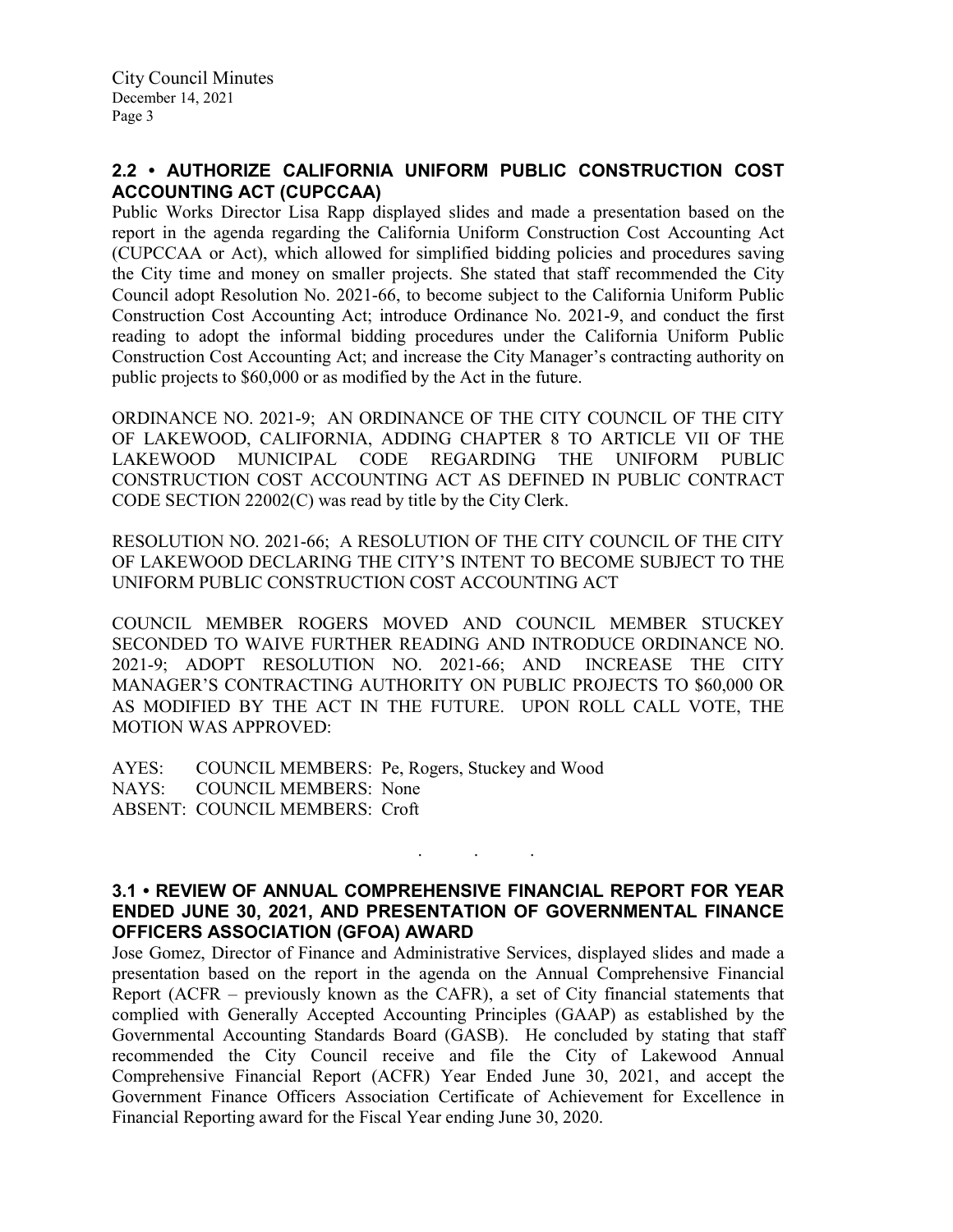City Council Minutes December 14, 2021 Page 4

# **3.1 • REVIEW OF ACFR AND PRESENTATION OF GFOA AWARD** - Continued

Gary M. Caporicci, The Pun Group, displayed slides and highlighted the elements of the annual financial report including the financial statement and audit results. He presented the Government Finance Officers Association Certificate of Achievement for Excellence in Financial Reporting.

MAYOR WOOD STATED THERE BEING NO OBJECTION, THE ITEM WAS ORDERED RECEIVED AND FILED.

. . .

## **3.2 • UPDATE ON IMPLEMENTATION OF NEW CITY WEBSITE**

Deputy City Manager Paolo Beltran displayed slides and made a presentation based on the report in the agenda pertaining to the redesign of the City website to replace the current site in place. It was recommended that the City Council receive and file the report.

THERE BEING NO OBJECTION, THE ITEM WAS ORDERED RECEIVED AND FILED.

. . .

## **3.3 • FORMAL APPROVAL OF THE NEW TENNIS COURTS AT MAYFAIR PARK**

The Director of Public Works displayed slides and made a presentation based on the report in the agenda stating that as the Water Capture Project at Mayfair Park drew to a conclusion, the new tennis courts would be opened to the public, which presented an opportunity to dedicate and name them in the honor of long-time City Manager Howard L. Chambers. She stated it was recommended that the City Council approve the dedication of the new tennis courts as the "Howard L. Chambers Memorial Tennis Courts at Mayfair Park."

Samantha Chambers, Assistant Project Manager, spoke on behalf of the family and acknowledged the dedication of her father to the City as a leader and public servant.

The Council Members commented on the fitting tribute to and the legacy of former City Manager Howard Chambers.

MAYOR WOOD MOVED AND COUNCIL MEMBER ROGERS SECONDED TO APPROVE STAFF'S RECOMMENDATION. UPON ROLL CALL VOTE, THE MOTION WAS APPROVED:

AYES: COUNCIL MEMBERS: Pe, Rogers, Stuckey and Wood NAYS: COUNCIL MEMBERS: None ABSENT: COUNCIL MEMBERS: Croft

. . .